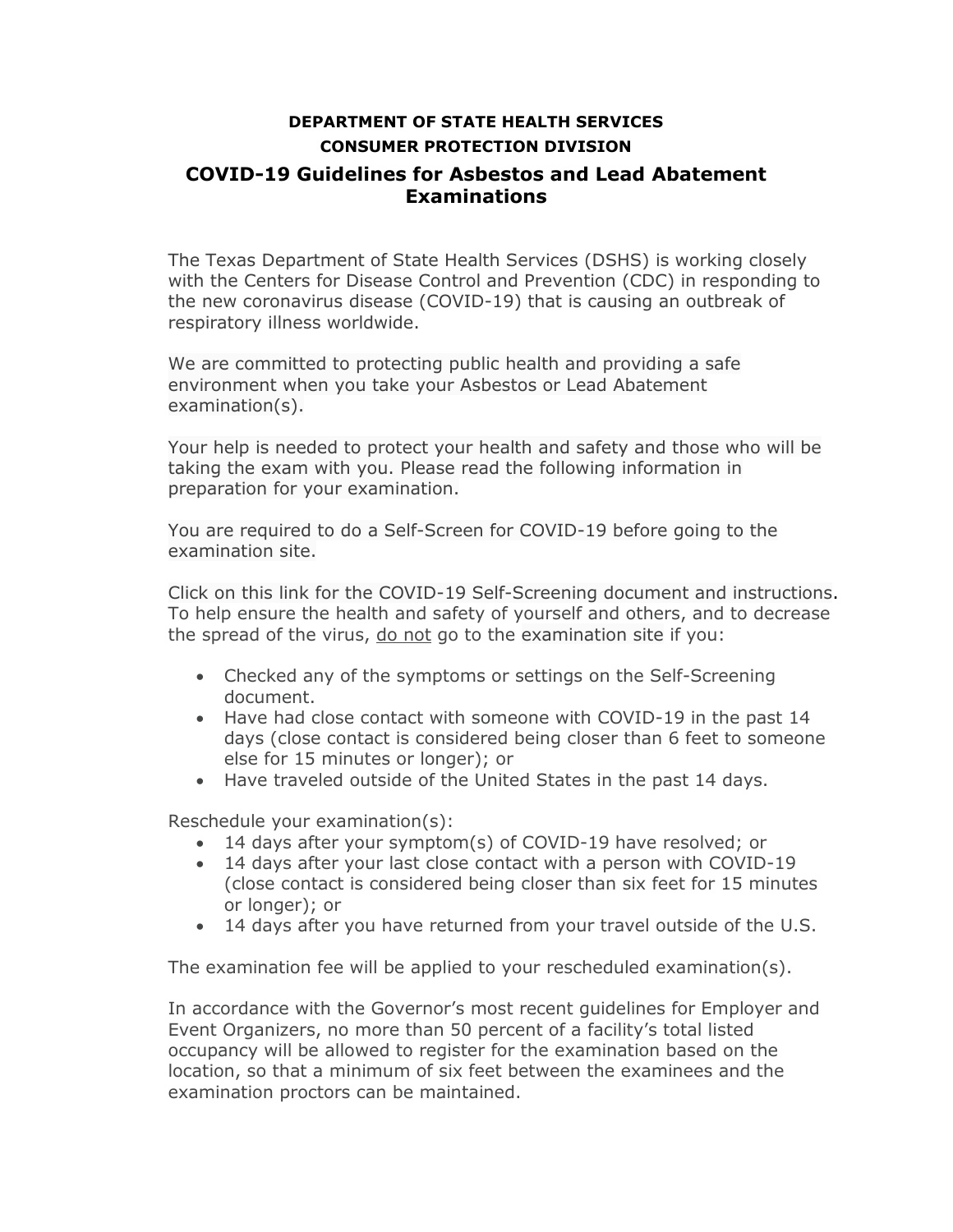For additional COVID-19 information, go to the Governor's Strike Force to Open Texas website<https://gov.texas.gov/organization/opentexas>

You are encouraged to click on the following links and read these documents:

## **[Best Health Practices to](https://www.dshs.state.tx.us/coronavirus/docs/DSHS-COVID19-WhatToDo-Flyer.pdf) Avoid COVID-19 [Special Guidance for Texans Over 65](https://open.texas.gov/uploads/files/organization/opentexas/OpenTexas-Special-Guidance-For-Texans-Over-65.pdf)**

*This document also includes guidelines for individuals over 65 with medical issues like heart disease, diabetes, cancer or weakened immune systems.*

If you are considered high-risk for severe illness from COVID-19 according to the CDC **[Older Adults and COVID-19 | CDC](https://www.cdc.gov/coronavirus/2019-ncov/need-extra-precautions/older-adults.html)** guidelines or you are over the age of 65 or have a chronic medical condition, enter "yes" when you register for your examination(s). Special accommodations will be made for you at the examination site.

On the day of the examination, you will need to:

- 1) Bring your own pen(s) or pencil(s).
	- a. Pens and pencils will not be available at the examination site.
	- b. The sharing of pens and pencils will not be allowed.
	- c. A failure to bring a pen or pencil will result in you being asked to leave the examination site. You will need to reschedule your examination.
- 2) Bring hand sanitizer and a face covering with you; wearing a face covering is required in accordance with Governor Greg Abbott's Executive Order 29.<https://gov.texas.gov/organization/opentexas>
	- a. Face coverings will not be provided at the examination site.
	- b. The sharing of face coverings will not be allowed.
	- c. A failure to bring and wear a face covering will result in you being asked to leave the examination site. You will need to reschedule your examination.
- 3) Arrive at least 60 minutes before the scheduled examination time; it will take longer than usual to sign-in.
- 4) Follow the examination proctor's instructions when:
	- a. Entering and leaving the building and conference room;
	- b. Waiting in line;
	- c. Being asked if you completed the COVID-19 Self-Screening, and
	- d. Signing in for the examination.
- 5) Maintain six feet of social distancing when:
	- a. Entering and leaving the building and conference room;
	- b. Waiting in line;
	- c. Being asked if you completed the COVID-19 Self-Screening, and
	- d. Signing in for the examination.
- 6) Be prepared for the proctor to ask you if you completed the COVID- 19 Self-Screening.